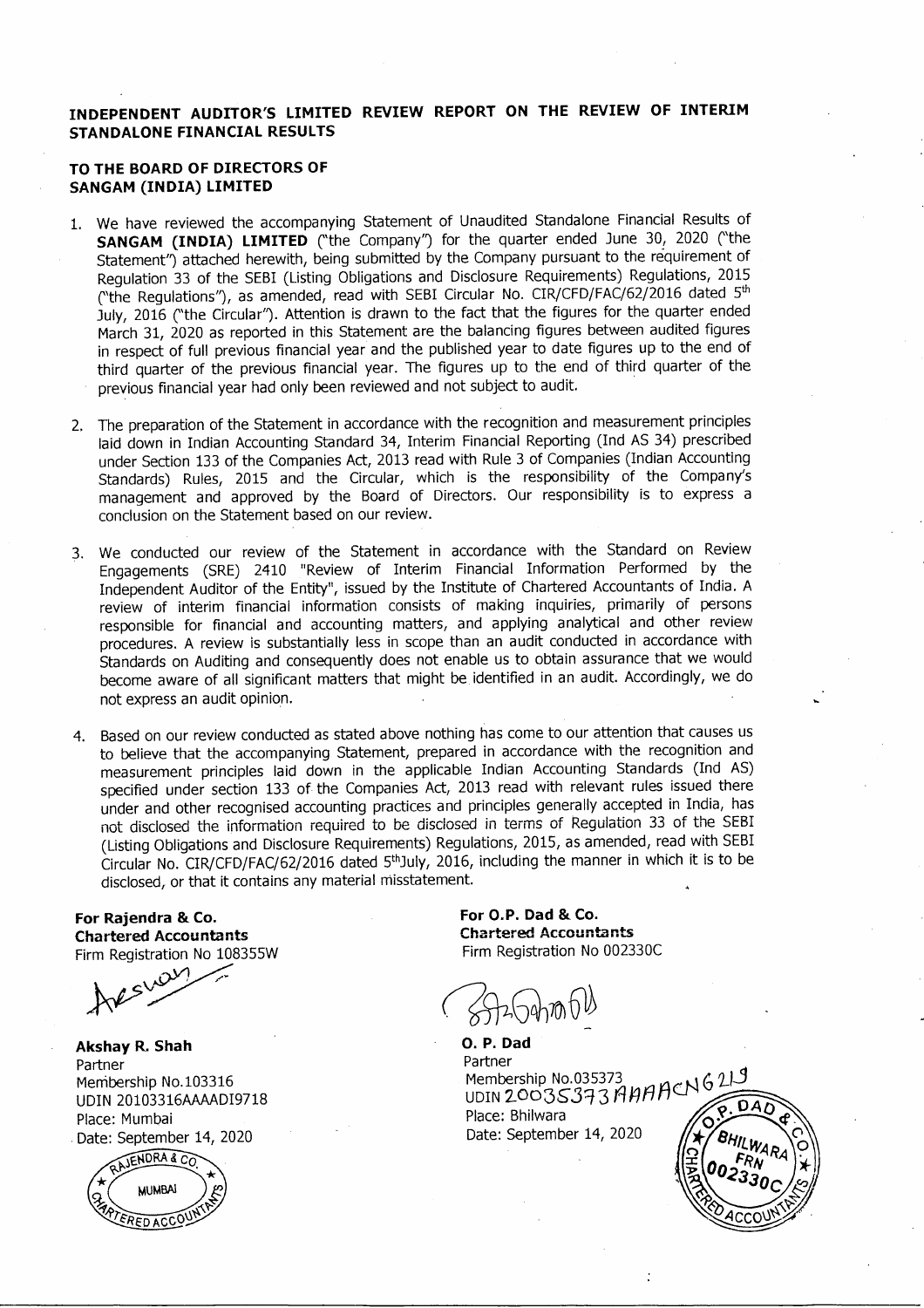

j

# **SANGAM (INDIA) LIMITED**

*Regd.Off. :* Atun, Chittorgarh Road, Bhllwara-31l001 CRaJ.),Phone: 01482-245400, Fax: 01482-245450 CIN: U7118RJ1984PLC003173, Web: www.sangamgroup.com. Email: secretarial@sangamgroup.com UNAUDITED STANDALONE FINANCIAL RESULTS FOR THE QUARTER ENDED ON 30th JUNE, *2020*

(₹ In Lakhs, except per equity share data) SI. Particulars Financial Year Quarter Ended Ended 30.06.20 31.03.20  $30.06.19$ 31.03.2020 Unaudited Audited Unaudited Audited Income a. Revenue from Operations 10898 40023 45662  $-178297$ b. Other income 131 108 410 848 Total Income 11029 40131 46072 179145 II Expenses a. Cost of materials consumed 6548 22408 27777 **GRZ33** b. Purchases of stock in trade 78 65  $'490$ 3963  $\vert$ c. Change in inventories of finished goods, work-in-progress and stock-in-trade  $(1329)$ (2161)  $(1553)$  $(1313)$ d. Employees benefits expense 2388 4453 4786 19000 e, Finance costs 1385 1741 1884 6865 f. Depreciation and amortisation expense 2047 2006 2015 8100 g. Power & Fuel 2139 5403 5976 22881 h. Other Expenses 2690 5532<br>39447 4520 19399 Total Expenses 15946 45895 177128 III Profit/(Loss) before Exceptional Items & Tax (I-II)<br>IV. Exceptional Items  $(4917)$ 684 177 2017 Exceptional Items V  $\left|$ Profit/(Loss) before Tax (III-IV)<br>VI Tax expense:  $(4917)$ 684 177 2017 Tax expense: Current tax  $\begin{array}{c|c} 311 & 310 & 1232 \\ (48) & (241) & (430) \end{array}$ Deferred tax (1700) (48) (241) (430) Earlier Years  $\begin{array}{c|c} 92 & -115 \\ 329 & 108 \end{array}$  (115) VII Profit/(Loss) after tax from continuing operations (V-VI) (3217) 329 108 1330 VIII Other Comprehensive Income/(Loss) A.(i) Items that will not be reclassified to profit or loss (1) (54) 17 (3) (il) Income Tax on Items that will not be reclassified to profit or loss 19 (6) 1 B.(i) Items that will be reclassified to profit or loss  $\begin{array}{c|c} \n \begin{array}{c|c} \n \begin{array}{c} \n \begin{array}{c} \n \begin{array}{c} \n \begin{array}{c} \n \begin{array}{c} \n \n \end{array} & \n \end{array} & \n \end{array} & \n \begin{array}{c} \n \begin{array}{c} \n \begin{array}{c} \n \begin{array}{c} \n \n \end{array} & \n \end{array} & \n \end{array} & \n \end{array} & \n \begin{array}{c} \n \begin{array}{c} \n \begin{array}{c} \n \begin{array}{c} \n \n \end{array} & \n \end{array} & \n \end{$ (II) Income Tax on Items that will be reclassified to profit or loss  $(106)$  117  $(4)$  113 Total Other Comprehensive Income/(Loss) (Net of Tax)  $\begin{array}{c|c} 196 & (253) & 18 & (212) \end{array}$ <br>(3021) 76 - 126 1118 IX Total Comprehensive Income for the period (VII+VIII)<br>X | Paid-un Foulty Share Capital (Face Value of 7.10 apr 5) (3021) 76 126 1118 X Paid-up Equity Share Capital (Face Value of ₹ 10 per Share)<br>XL Other Foulty 3942 3942 3942 3942  $\hbox{\rm\thinspace lot}$  Equity 49382 XII Earning per Equity Share: (1) Basic (not annuallsed) -8.16 0.83 0.27 3.3 (2) Diluted (not annualised) <u>-9,16 0.83 0.27 3,37</u><br>Notes:- "2020" 3,37 0.27 3,37 0.27 3,37 0.27 3,37 0.27 3,37 0.27 3,37 0.27 3,37 0.27 3,37 0.27 3,37 0.27 3,40 0. <sup>1</sup> The above unaudited standalone financial results for the quarter ended 30<sup>th</sup> June 2020 have been prepared by the Company in accordance with Regulation 33 of SEBI (Listing Obligations & Disclosure Requirements) Regulations 2015 (as amended) and were revIewed by the Audit committee of the Board and thereafter were approved and taken on record by the Board of Directors in their meeting held on 14<sup>th</sup> Septembe<br>2020. 2 Based on the management approach as defined in lnd AS 108 - Operating Segments, the Chief Operating Decision Maker (CODM) evaluates the company's performance and allocates resources based on an analysis of various performance indicators of business seqrnent/s in which the company operates, The Company is primarily engaged in the business of textile manufacturing which the management and CODM recognise as the sole business segment. Hence, disclosure of segment-wise information is not required and accordingly not provided.  $\vert$ 3  $\vert$  The Covid 19 Pandemic affected globally as well as India causing significant disturbance in econamic activities. The operations of the company were suspended from 22nd March, 2020 till end of April, 2020 wide national lockdown. However company gradually started the business operations and on track of normal business operataion. Due to impact of temporary shutdown, lower utilisation of production capacity and market demand; the revenue and profits for the June, 2020 quarter significntly decreased. Hence results for the June 20 Quarter are not comparable to previous year correspondlnq quarter and also to March, 2020 quarter, The mangement on assumption of various internal/external informations has assessed the that there will not be significant changes in carrylnq amount of assets, The Company continuously monitoring any material change in future economic conditions over the industry and business, 4 The figures of the previous period have been re-grouped / rearranged and / or recast wherever considered necessary. The figures for the quarter ended 31<sup>st</sup> March, 2020 are the balancing figure between the audited figures for the respective full financial year and the unaudited result published for the nine months ended 31st December, 2019.

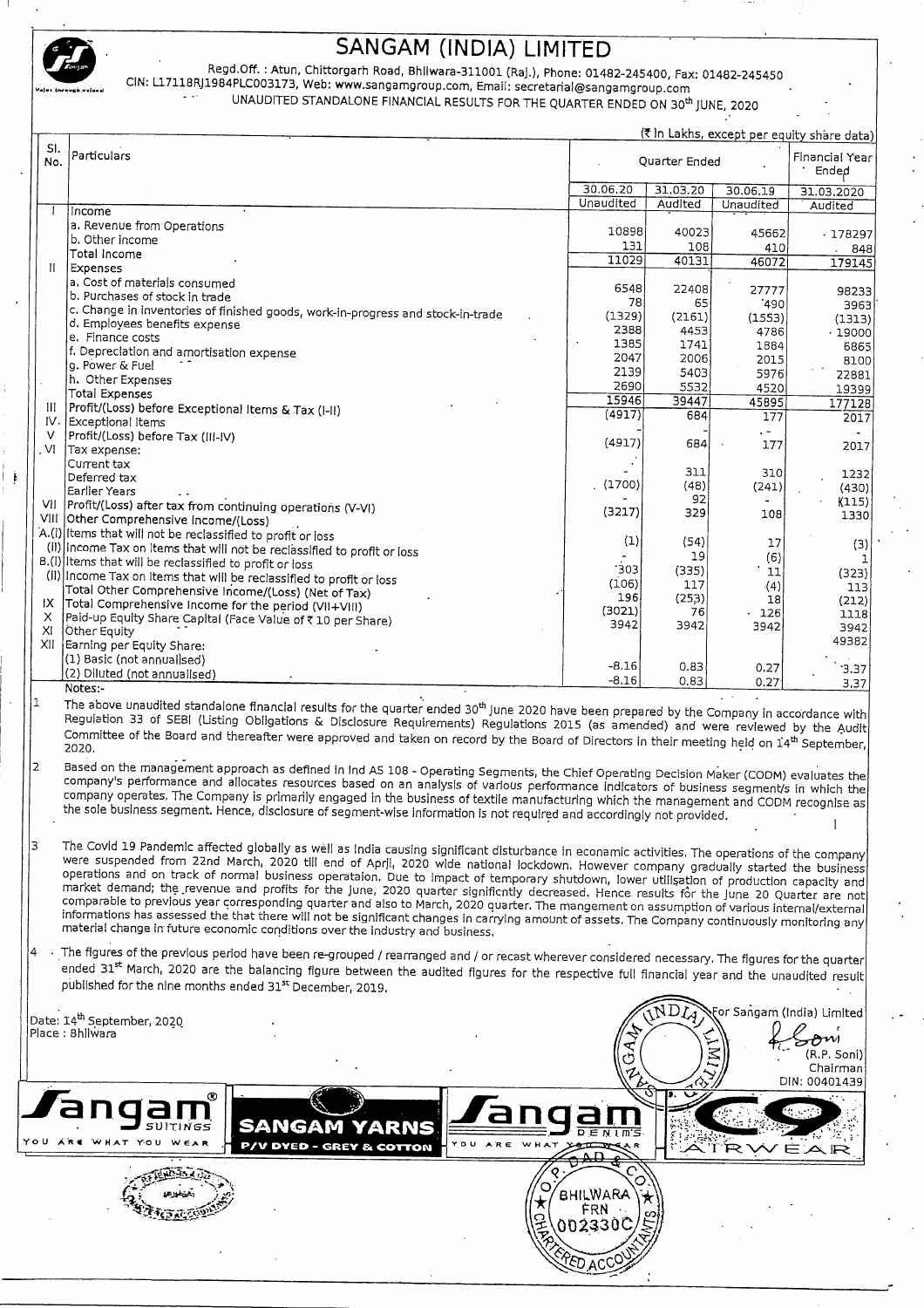### **INDEPENDENT AUDITOR'S LIMITED REVIEW REPORT ON THE REVIEW OF INTERIM CONSOLIDATED FINANCIAL RESULTS**

#### **TO THE BOARD OF DIRECTORS OF SANGAM (INDIA) LIMITED**

- 1. We have reviewed the accompanying Statement of Unaudited Consolidated Financial Results of **SANGAM (INDIA) LIMITED** ("the Company") and its Subsidiary (together referred to as "the Group") for the quarter ended June 30, 2020 ("the Statement") attached herewith, being submitted by the Company pursuant to the requirement of Regulation 33 of the SEBI (Listing Obligations and Disclosure Requirements) Regulations, 2015 ("the Regulations"), as amended, read with SEBI Circular No. CIR/CFD/FAC/62/2016 dated 5<sup>th</sup> July, 2016 ("the Circular").
- 2. Attention is drawn to the fact that the figures for the quarter ended March 31, 2020 as reported in this Statement are the balancing figures between audited figures in respect of full previous financial year and figures up to the end of third quarter of the previous financial year prepared by the management. The figures up to the end of third quarter of the previous financial year had only been reviewed and not subject to audit.
- 3. The preparation of the Statement in accordance with the recognition and measurement principles laid down in Indian Accounting Standard 34, Interim Financial Reporting (IND AS 34) prescribed under Section 133 of the Companies Act, 2013 read with Rule 3 of Companies .(Indian Accounting Standards) Rules, 2015 and the Circular, which is the responsibility of the Holding Company's management and approved by the Holding Company's Board of Directors. Our responsibility is to express a conclusion on the Statement based on our review.
- 4. We conducted our review of the statement in accordance with the Standard on Review Engagement. (SRE) 2410, "Review of interim Financial information Performed by the Independent Auditor of the Entity" issued by the Institute of Chartered Accountants of India. A review of interim financial information consists of making· enquiries, primarily of persons responsible for financial and accounting matters, and applying analytical and other review procedures. A review is substantially less in scope than an audit conducted in accordance with Standards on Auditing. and consequently does not enable us to obtain assurance that we would become aware of all Significant matters that might be identified in an audit. Accordingly, we do not express an audit opinion.

We also performed procedures in accordance with the circular issued by the SEBI under Regulation 33 (8) of the SEBI (Listing Obligations and Disclosure Requirements) Regulations, 2015, as amended, to the extent applicable.

- 5. The Statement includes the financial results of Sangam Lifestyle Ventures Limited (Wholly owned subsidiary company).
- 6. The Statement includes financial results of the subsidiary, whose interim financial results reflect total revenue of Rs. 33.36 Lacs, total net loss after tax of Rs. 27.05 Lac and total comprehensive income of Rs. 0.50 Lac for the quarter ended 30th June, 2020 respectively, have been reviewed by one of the joint auditors, whose reports have been furnished to us by the Management and our conclusion on the statement, in so far as it relates to the amount and disclosures included in respect of that subsidiary is based solely on the reports of the one of the joint auditors and procedures performed by us as stated in paragraph 3 above.



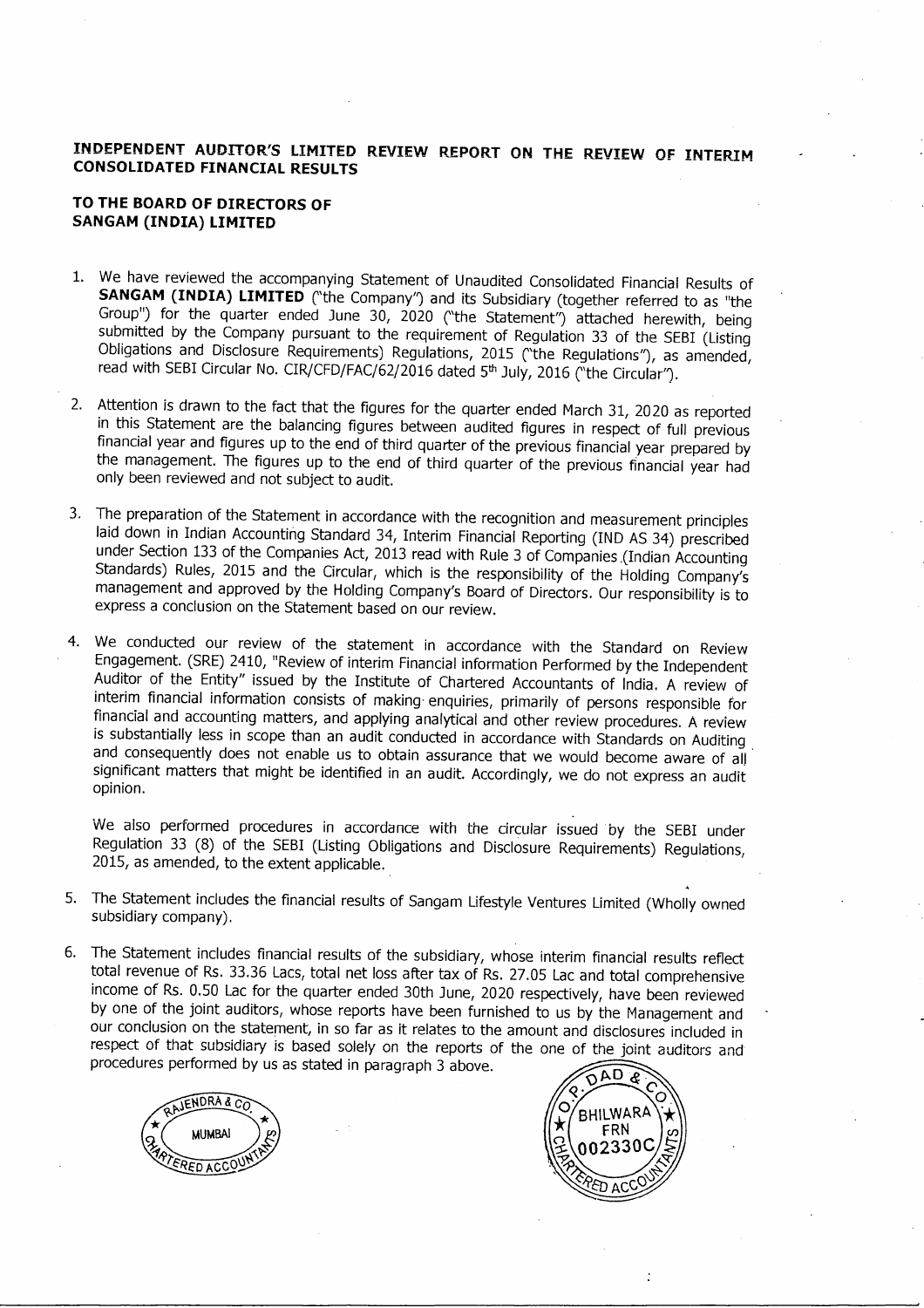7. Based on our review conducted as stated above and procedures performed as stated in **paragraph 3 above, nothing has come to our attention that** causes **us to believe that the accompanying Statement, prepared in accordance with the recognition and measurement** principles laid down in the applicable Indian Accounting Standards (IND AS) specified under section 133 of the Companies Act, 2013 read with relevant rules issued there under and other recognised accounting practices and principles generally accepted in India, has not disclosed the information required to be disclosed in terms of Regulation 33 of the SEBI (Listing Obligations<br>and Disclosure Requirements) Regulations, 2015, read with SEBI Circular No.  $\frac{1}{2}$  CIR/CED/EAC/C3/30 Negulations) Regulations, 2015, read with SEBI Circulations CIR/CFD/FAC/62/2016 dated <sup>5</sup>'" July, 2016, including the manner in which it is to be disclosed, or **that it contains any material misstatement.**

**For Rajendra & Co. Chartered Accountants Firm Registration No 108355W**

**Akshay R. Shah Partner Membership No.103316 UDIN 20103316AAAADJ1088 Place: Mumbai Date: September 14, 2020**



**For O.P. Dad & Co. Chartered Accountants Firm Registration No 002330C**

 $H_2(\phi,n)$ 

**O.P. Dad Partner Membership No.035373 . UDIN** *2003\$'01-* **3** *A* **{tti)q.<:,CJ <sup>t</sup> 1.1**o **Place: Bhilwara Date: September 14, 2020**